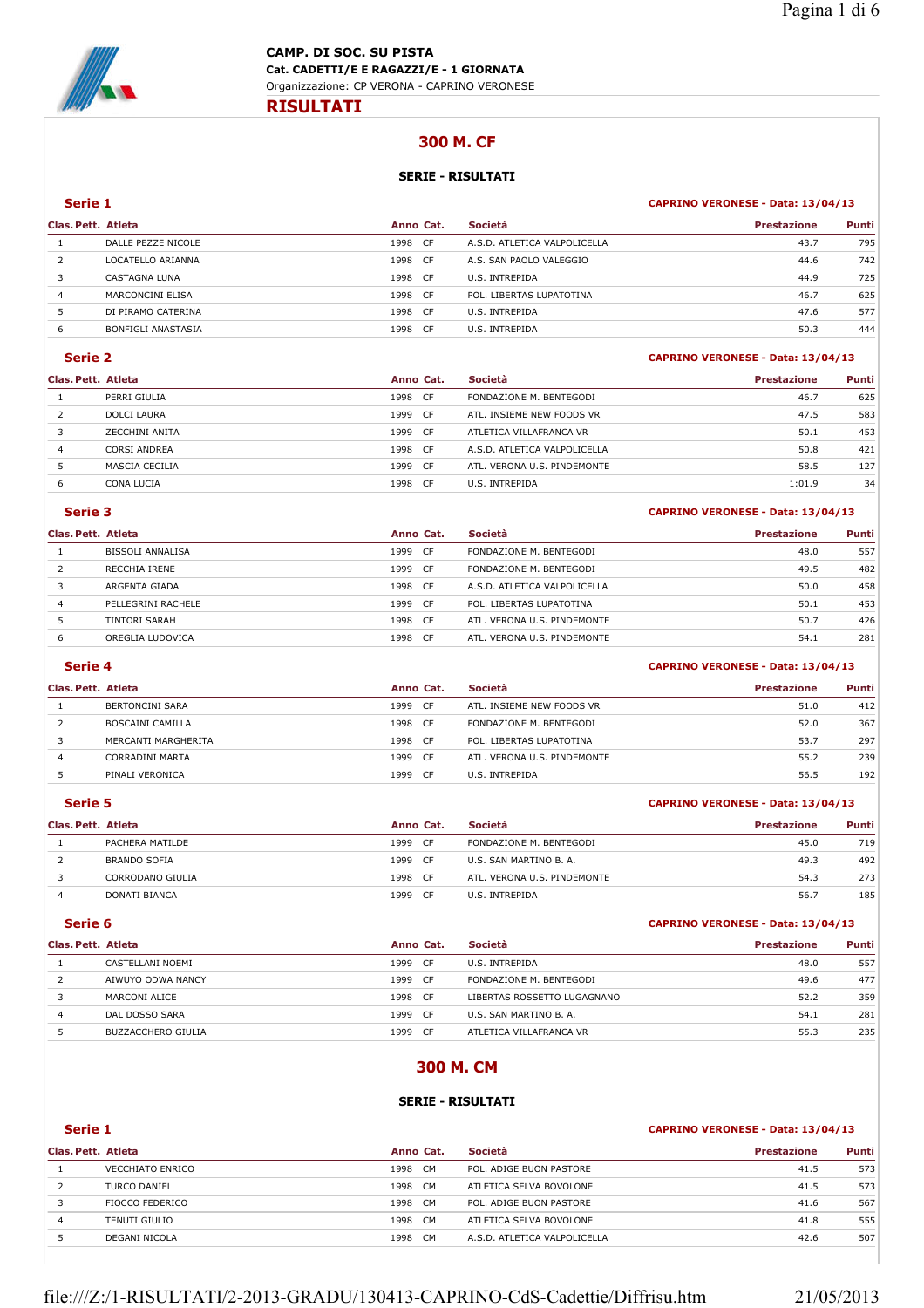| 6                  | <b>BONETTO PIETRO</b> | 1998    | CM.       | POL. LIBERTAS LUPATOTINA          | 46.0               | 324   |
|--------------------|-----------------------|---------|-----------|-----------------------------------|--------------------|-------|
|                    | Serie 2               |         |           | CAPRINO VERONESE - Data: 13/04/13 |                    |       |
| Clas. Pett. Atleta |                       |         | Anno Cat. | <b>Società</b>                    | <b>Prestazione</b> | Punti |
|                    | MONTRESOR EMANUELE    | 1998 CM |           | ATL. INSIEME NEW FOODS VR         | 37.6               | 833   |
|                    | SCHENA SITA RAM       | 1998 CM |           | ATL. VERONA U.S. PINDEMONTE       | 44.5               | 401   |
|                    | MOLINAROLLI LUCA      | 1999    | <b>CM</b> | ATL. INSIEME NEW FOODS VR         | 47.6               | 249   |
| 4                  | OLIBONI TOMMASO       | 1998 CM |           | ATL. VERONA U.S. PINDEMONTE       | 51.4               | 99    |
|                    | BERTELE' MASSIMO      | 1999    | CM        | U.S. INTREPIDA                    | 53.3               | 39    |

## **Serie 3 CAPRINO VERONESE - Data: 13/04/13**

| Società<br>Clas. Pett. Atleta<br>Anno Cat.                         | <b>Prestazione</b> | <b>Punti</b> |
|--------------------------------------------------------------------|--------------------|--------------|
| ZANANDREIS ALESSANDRO<br>CM.<br>A.S. SAN PAOLO VALEGGIO<br>1999    | 42.4               | 519          |
| SEGATTINI ANDREA<br>CM.<br>ATL. INSIEME NEW FOODS VR<br>1999       | 44.6               | 396          |
| CM.<br>TURRINI MICHELE<br>1998<br>ATL. INSIEME NEW FOODS VR        | 44.8               | 385          |
| CM.<br>FERRARI PIETRO<br>1999<br>A.S.D. ATLETICA VALPOLICELLA<br>4 | 45.1               | 369          |
| CM<br>SUCCI SIMONE<br>1998<br>ATL. VERONA U.S. PINDEMONTE          | 45.6               | 344          |
| CM.<br>VALENTINI MICHEL<br>1998<br>POL. LIBERTAS LUPATOTINA<br>6   | 47.6               | 249          |

#### **Serie 4 CAPRINO VERONESE - Data: 13/04/13**

| Clas. Pett. Atleta |                         | Anno Cat. |           | <b>Società</b>              | <b>Prestazione</b> | Punti |
|--------------------|-------------------------|-----------|-----------|-----------------------------|--------------------|-------|
|                    | SALIHI RONALDO          | 1998 CM   |           | U.S. SAN MARTINO B. A.      | 39.9               | 675   |
|                    | ROMAGNOLI PIETRO        | 1998 CM   |           | ATL. INSIEME NEW FOODS VR   | 40.6               | 629   |
|                    | BENINI ALESSANDRO       | 1998 CM   |           | ATL. VERONA U.S. PINDEMONTE | 41.8               | 555   |
|                    | PICCOLI DAVIDE          | 1999      | CM        | U.S. INTREPIDA              | 42.5               | 513   |
|                    | UGOLINI PIETRO          | 1998      | <b>CM</b> | ATL. INSIEME NEW FOODS VR   | 46.5               | 300   |
|                    | <b>GALANTE RICCARDO</b> | 1999      | CM.       | ATL, VERONA U.S. PINDEMONTE | 52.1               | 76    |

## **2000 M. CF**

### **SERIE - RISULTATI**

## **Serie Unica CAPRINO VERONESE - Data: 13/04/13**

| Clas. Pett. Atleta |                     | Anno Cat.   | Società                      | <b>Prestazione</b> | Punti |
|--------------------|---------------------|-------------|------------------------------|--------------------|-------|
|                    | TOMMASI FRANCESCA   | 1998<br>CF  | ATL. INSIEME NEW FOODS VR    | 6:22.1             | 1068  |
|                    | MARCHI VALENTINA    | 1998<br>CF. | A.S. SAN PAOLO VALEGGIO      | 7:08.3             | 772   |
|                    | GRIGOLETTI MARIANNA | 1998<br>CF  | U.S. INTREPIDA               | 8:05.5             | 487   |
|                    | SPEROTTO NADIA      | 1998<br>CF  | A.S.D. ATLETICA VALPOLICELLA | 8:40.5             | 341   |

# **2000 M. CM**

## **SERIE - RISULTATI**

#### **Serie Unica CAPRINO VERONESE - Data: 13/04/13**

| Clas. Pett. Atleta |                     | Anno Cat. |     | <b>Società</b>              | <b>Prestazione</b> | <b>Punti</b> |
|--------------------|---------------------|-----------|-----|-----------------------------|--------------------|--------------|
|                    | <b>NENZ TOMMASO</b> | 1999      | CM. | U.S. INTREPIDA              | 7:17.9             | 380          |
|                    | FAUSTINI DAVIDE     | 1998      | CM. | ATL. VERONA U.S. PINDEMONTE | 8:25.9             | 87           |

## **ALTO CF**

## **SERIE - RISULTATI**

#### **Serie Unica CAPRINO VERONESE - Data: 13/04/13**

| Clas. Pett. Atleta |                       | Anno Cat. | Società                      | <b>Prestazione</b> | Punti |
|--------------------|-----------------------|-----------|------------------------------|--------------------|-------|
|                    | ARDUINI NICOLE        | 1998 CF   | LIBERTAS ROSSETTO LUGAGNANO  | 1.60               | 900   |
| 2                  | CARLETTI GIULIA       | 1998 CF   | A.S. SAN PAOLO VALEGGIO      | 1.53               | 832   |
| 3                  | AIANI SARA            | 1998 CF   | A.S.D. ATLETICA VALPOLICELLA | 1.46               | 764   |
| $\overline{4}$     | <b>SPADA SARA</b>     | 1999 CF   | ATL. INSIEME NEW FOODS VR    | 1.43               | 735   |
| 5                  | <b>CESTARO NICOLE</b> | 1999 CF   | U.S. INTREPIDA               | 1.35               | 658   |
| 6                  | LAVAGNINI FRANCESCA   | 1998 CF   | POL. LIBERTAS LUPATOTINA     | 1.35               | 658   |
| $\overline{7}$     | PEDROLLI ALESSIA      | 1999 CF   | U.S. SAN MARTINO B. A.       | 1.30               | 609   |
| 8                  | BERZACOLA LUCIA       | 1998 CF   | A.S.D. ATLETICA VALPOLICELLA | 1.30               | 609   |
| 9                  | PASETTO AISHA         | 1999 CF   | U.S. INTREPIDA               | 1.20               | 512   |
| 10                 | PIZZOLI JESSICA       | 1999 CF   | ATLETICA SELVA BOVOLONE      | 1.20               | 512   |
| 11                 | PUIU ANDREEA MADALINA | 1999 CF   | U.S. INTREPIDA               | 1.10               | 416   |

## **LUNGO CM**

### **SERIE - RISULTATI**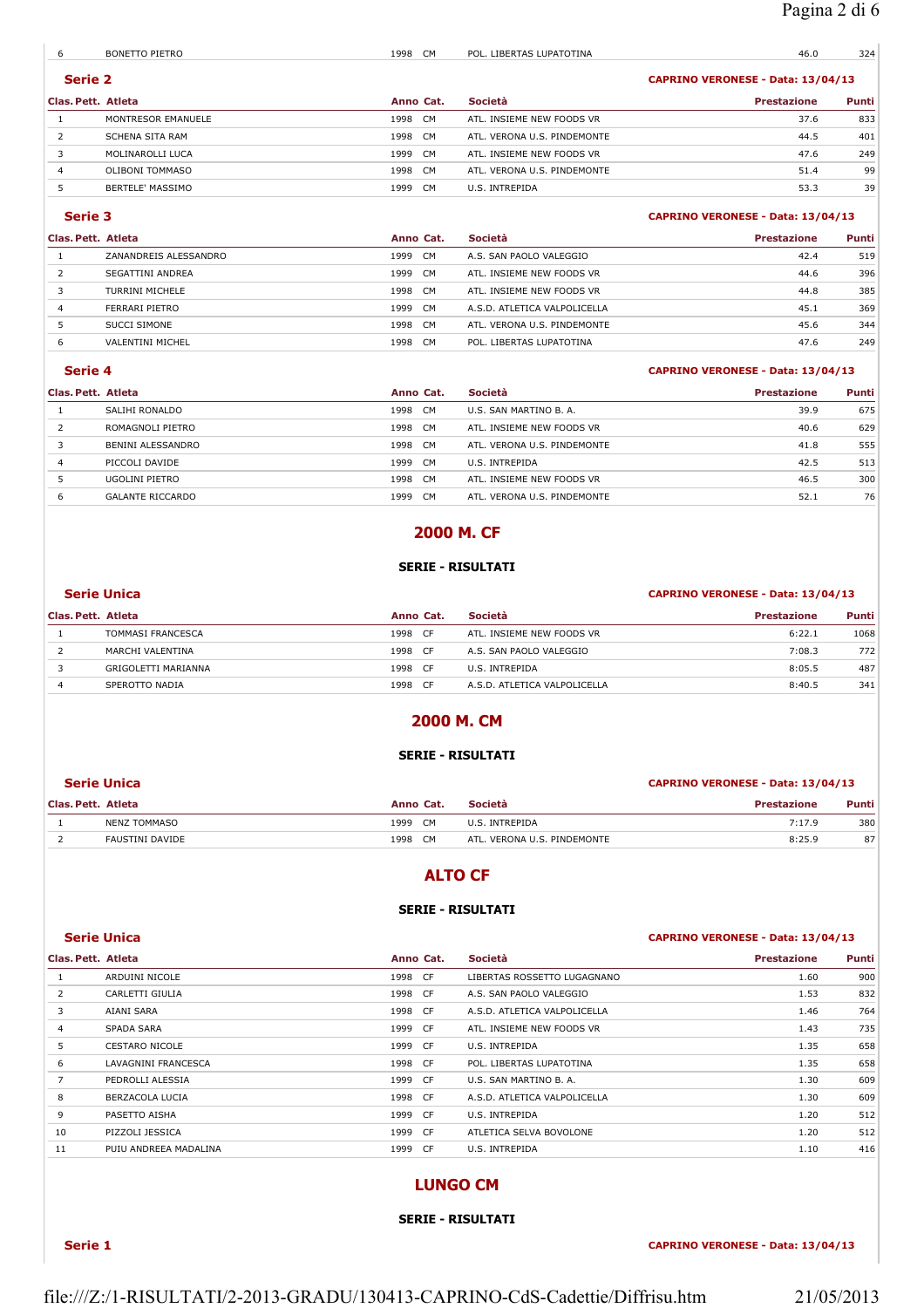| Clas. Pett. Atleta |                         |         | Anno Cat. | Società                       | <b>Prestazione</b> | Punti |
|--------------------|-------------------------|---------|-----------|-------------------------------|--------------------|-------|
| 1                  | <b>FAGANELLO NADIR</b>  | 1998 CM |           | ATL. BALDO-GARDA CAPRINO V.SE | 5.49               | 636   |
| 2                  | FRANZINI VITTORIO       | 1998 CM |           | ATLETICA SELVA BOVOLONE       | 5.35               | 599   |
| 3                  | MASOUDI EDOARDO         | 1998 CM |           | A.S.D. ATLETICA VALPOLICELLA  | 5.20               | 560   |
| 4                  | ZIGNOLI TOMMASO         | 1999 CM |           | A.S.D. ATLETICA VALPOLICELLA  | 5.17               | 553   |
| 5                  | BERTONCELLI GIACOMO     | 1999 CM |           | ATL. INSIEME NEW FOODS VR     | 5.11               | 537   |
| 6                  | <b>FACCIONI MICHELE</b> | 1998 CM |           | ATLETICA SELVA BOVOLONE       | 5.03               | 517   |
| 7                  | VIOLA DIEGO             | 1999 CM |           | ATL. BALDO-GARDA CAPRINO V.SE | 4.72               | 438   |
| 8                  | <b>CHESINI SIMONE</b>   | 1999 CM |           | ATL. BALDO-GARDA CAPRINO V.SE | 4.62               | 413   |
| 9                  | FINATO NICCOLO'         | 1998 CM |           | U.S. INTREPIDA                | 4.62               | 413   |
| 10                 | ALDRIGHETTI SIMONE      | 1998 CM |           | A.S.D. ATLETICA VALPOLICELLA  | 4.52               | 388   |
| 11                 | <b>BASSOTTO FILIPPO</b> | 1998 CM |           | ATL. VERONA U.S. PINDEMONTE   | 4.48               | 378   |
| 12                 | <b>MENSAH ENOCH</b>     | 1999 CM |           | POL. LIBERTAS LUPATOTINA      | 4.27               | 327   |
| 13                 | ARMANI MICHELE          | 1999 CM |           | A.S.D. ATLETICA VALPOLICELLA  | 4.23               | 317   |
| 14                 | ROMITTI ZENO EDOARDO    | 1999 CM |           | U.S. INTREPIDA                | 3.95               | 249   |
| 15                 | PIAZZI ALESSANDRO       | 1999 CM |           | POL. LIBERTAS LUPATOTINA      | 3.90               | 237   |
| 16                 | ALBICINI FRANCESCO      | 1999 CM |           | U.S. INTREPIDA                | 3.84               | 222   |
| 17                 | RIGO PIETRO             | 1999 CM |           | U.S. INTREPIDA                | 3.59               | 163   |

# **TRIPLO CF**

## **SERIE - RISULTATI**

## **Serie Unica CAPRINO VERONESE - Data: 13/04/13**

| Clas. Pett. Atleta |                         | Anno Cat. | Società                      | <b>Prestazione</b> | Punti |
|--------------------|-------------------------|-----------|------------------------------|--------------------|-------|
|                    | <b>CHERNYAK MARTINA</b> | 1998 CF   | ATL, VERONA U.S. PINDEMONTE  | 10.24              | 762   |
| $\overline{2}$     | AIANI SARA              | 1998 CF   | A.S.D. ATLETICA VALPOLICELLA | 10.22              | 759   |
| 3                  | ZANOTTI VANESSA         | 1998 CF   | A.S.D. ATLETICA VALPOLICELLA | 10.04              | 733   |
| $\overline{4}$     | <b>BRONZATI ANDREA</b>  | 1998 CF   | POL. LIBERTAS LUPATOTINA     | 9.64               | 676   |
| 5.                 | VIGNOLA GIORGIA         | 1998 CF   | POL. LIBERTAS LUPATOTINA     | 9.50               | 656   |
| 6                  | <b>BRAGANTINI LISA</b>  | 1999 CF   | U.S. INTREPIDA               | 9.10               | 599   |
|                    | LAITI CAMILLA           | 1998 CF   | A.S.D. ATLETICA VALPOLICELLA | 8.90               | 570   |
| 8                  | FORMENTI MARTINA        | 1998 CF   | A.S.D. ATLETICA VALPOLICELLA | 8.23               | 474   |
| 9                  | PERLATI MARTINA         | 1998 CF   | U.S. SAN MARTINO B. A.       | 0.00               | 0     |

## **4X100 CF**

### **SERIE - RISULTATI**

### **Serie 1 CAPRINO VERONESE - Data: 13/04/13**

## **Clas. Pett. Atleti Cat. Società Prestazione Punti** BENEDETTI - RAGNOLINI - COMINI - LOCATELLO CF A.S. SAN PAOLO VALEGGIO 53.4 793 ZAMBONI - BERZACOLA - DALLE PEZZE - NICOLIS CF A.S.D. ATLETICA VALPOLICELLA 53.9 765 BARTOLUCCI - CORBETTA - TINTORI - CHERNYAK CF ATL. VERONA U.S. PINDEMONTE 55.0 705 BRONZATI - VIGNOLA - MARCONCINI - D'ADEMO CF POL. LIBERTAS LUPATOTINA 55.5 678 **PUIU - PASETTO - CIENO - CASTAGNA** CF U.S. INTREPIDA CF U.S. INTREPIDA 55.9 657 BERTONCINI - DOLCI - MONTRESOR - SPADA CF ATL. INSIEME NEW FOODS VR Squ 3 Gqu 0

#### **Serie 2 CAPRINO VERONESE - Data: 13/04/13**

| Clas. Pett. Atleti |                                             | Cat. | <b>Società</b>                | <b>Prestazione</b> | Punti |
|--------------------|---------------------------------------------|------|-------------------------------|--------------------|-------|
|                    | PIVA - CESTARO - BONFIGLI - DI PIRAMO       | CF   | U.S. INTREPIDA                | 55.7               | 668   |
|                    | DALL'ORA - MIGLIORANZI - LAITI - ARGENTA    | CF   | A.S.D. ATLETICA VALPOLICELLA  | 56.8               | 611   |
|                    | MODENA - CHIESA - PARTELLI - ANTOLINI       | CF   | ATL. BALDO-GARDA CAPRINO V.SE | 57.1               | 596   |
|                    | PEDROLLI - PERLATI - DAL DOSSO - BRANDO     | CF   | U.S. SAN MARTINO B. A.        | 57.4               | 581   |
|                    | PELLEGRINI - LAVAGNINI - DE TOGNI - PICCOLI | CF   | POL. LIBERTAS LUPATOTINA      | 57.5               | 576   |
|                    | DAHALAN - PIZZOLI - LUSINI - TURIN          | CF   | ATLETICA SELVA BOVOLONE       | 57.6               | 571   |

## **4X100 CM**

### **SERIE - RISULTATI**

|                    | Serie 1                                        |           |                              | CAPRINO VERONESE - Data: 13/04/13 |       |
|--------------------|------------------------------------------------|-----------|------------------------------|-----------------------------------|-------|
| Clas. Pett. Atleti |                                                | Cat.      | Società                      | <b>Prestazione</b>                | Punti |
|                    | FINATO - FACCIOLI - WARNAKULASURYA - SCHROEDER | CМ        | U.S. INTREPIDA               | 50.1                              | 635   |
|                    | ALDRIGHETTI - DEGANI - MASOUDI - ZIGNOLI       | CM.       | A.S.D. ATLETICA VALPOLICELLA | 50.9                              | 587   |
|                    | ROMITTI - CONTARINI - SPAGNA - PICCOLI         | CM.       | U.S. INTREPIDA               | 52.6                              | 491   |
|                    | BONETTO - MONTAGNA - ALDIGHIERI - MENSAH       | <b>CM</b> | POL. LIBERTAS LUPATOTINA     | 52.9                              | 475   |
|                    |                                                |           |                              |                                   |       |

## **Serie 2 CAPRINO VERONESE - Data: 13/04/13**

**Clas. Pett. Atleti Cat. Società Prestazione Punti**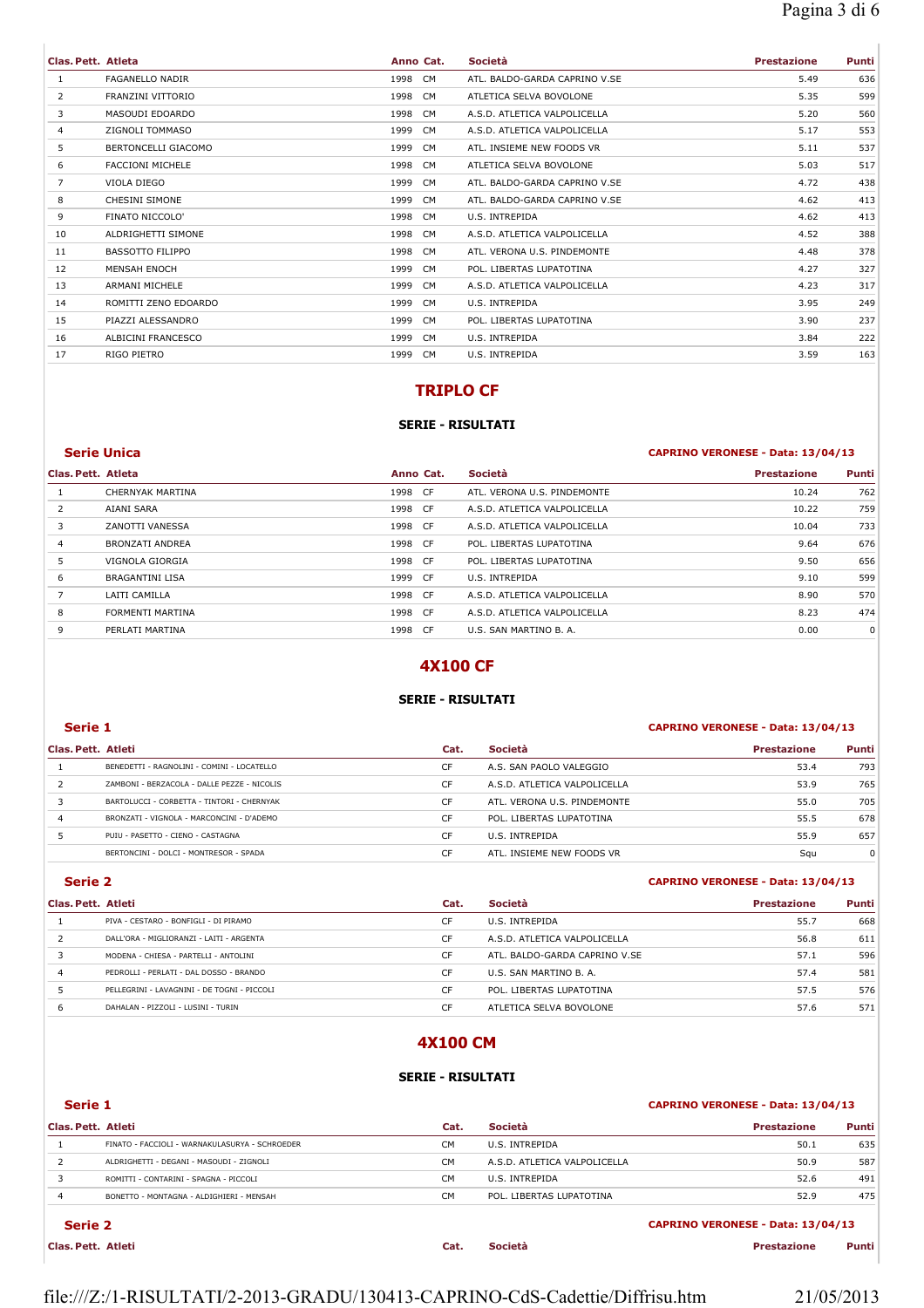| BERTONCELLI - ARMANI - ZULIANI - ROMAGNOLI | CМ | ATL. INSIEME NEW FOODS VR     | 47.8 | 778 |
|--------------------------------------------|----|-------------------------------|------|-----|
| CHESINI - VIOLA - FAGANELLO - VICENTINI    | CМ | ATL. BALDO-GARDA CAPRINO V.SE | 49.7 | 659 |
| FACCIONI - TURCO - FRANZINI - TENUTI       | CМ | ATLETICA SELVA BOVOLONE       | 50.3 | 623 |
| OLIBONI - BASSOTTO - SCHENA - BENINI       | CM | ATL. VERONA U.S. PINDEMONTE   | 52.7 | 486 |

## **4X100 RF**

## **SERIE - RISULTATI**

**Serie Unica CAPRINO VERONESE - Data: 13/04/13** 

|                                           | Cat.               | <b>Società</b>                | <b>Prestazione</b> | Punti |
|-------------------------------------------|--------------------|-------------------------------|--------------------|-------|
| ZANONI - MAROLDI - GALVANI - PIETRONI     | <b>RF</b>          | A.S.D. ATLETICA VALPOLICELLA  | 55.9               | 860   |
| BENETTI - GALENO - CIPRIANI - FRUSTOLI    | <b>RF</b>          | U.S. INTREPIDA                | 58.8               | 722   |
| BERTI - GARAVASO - BERTELE' - POZZATO     | <b>RF</b>          | ATLETICA SELVA BOVOLONE       | 59.9               | 686   |
| MOSCARDO - MONTANARI - LUCCHINI - PRIFTI  | <b>RF</b>          | POL. ADIGE BUON PASTORE       | 1:01.3             | 640   |
| BIANCHI - SALZANI - BANTERLA - ZANANDREIS | <b>RF</b>          | ATL. BALDO-GARDA CAPRINO V.SE | 1:01.8             | 624   |
| VICINI - BENASSUTI - DE LUCA - MANNATO    | <b>RF</b>          | ATLETICA VILLAFRANCA VR       | 1:02.9             | 588   |
|                                           | Clas. Pett. Atleti |                               |                    |       |

## **4X100 RM**

# **SERIE - RISULTATI Serie 1 CAPRINO VERONESE - Data: 13/04/13**

## **Clas. Pett. Atleti Cat. Società Prestazione Punti** 1 BERTAME - TAMAS - BATRINCEA - BOSI **RM** A.S. SAN PAOLO VALEGGIO 52.1 735 2 BISSOLI - GOBBI - DONADONI - VENTURINI RM ATLETICA SELVA BOVOLONE 58.0 530 3 ALLEGRI - SPEZIE - SMANIA - FREZZA RM ATL. INSIEME NEW FOODS VR 59.7 474 4 ADAMI - DE BIASI - STEINHAUSER - MONTRESOR RM U.S. INTREPIDA 1:03.1 366

## **Serie 2 CAPRINO VERONESE - Data: 13/04/13**

| Clas. Pett. Atleti |                                          | Cat.      | <b>Società</b>            | <b>Prestazione</b> | Punti |
|--------------------|------------------------------------------|-----------|---------------------------|--------------------|-------|
|                    | SPADA - CORSO - MARCHESI - BUSSOLA       | <b>RM</b> | ATL. INSIEME NEW FOODS VR | 56.1               | 594   |
|                    | BENINI - CALOI - MARCAZZANI - PAGAN      | <b>RM</b> | U.S. SAN MARTINO B. A.    | 59.5               | 480   |
|                    | RAIMONDI - SPINELLI - BALDRANI - PEZZANI | <b>RM</b> | ATLETICA VILLAFRANCA VR   | 1:00.6             | 445   |
|                    | FRIGO - NALINI - BEN SALAH - MENEGATTI   | <b>RM</b> | ATLETICA SELVA BOVOLONE   | 1:06.0             | 279   |

## **3X800 RF**

### **SERIE - RISULTATI**

#### **Serie Unica CAPRINO VERONESE - Data: 13/04/13**

| Clas. Pett. Atleti |                              | Cat.      | <b>Società</b>            | <b>Prestazione</b> | Punti |
|--------------------|------------------------------|-----------|---------------------------|--------------------|-------|
|                    | RENNEDI - GARGANO - FERRARI  | RF        | A.S. SAN PAOLO VALEGGIO   | 9:04.5             | 485   |
|                    | CRUCERANU - VELO - BELLONI   | RF        | U.S. INTREPIDA            | 9:33.4             | 365   |
|                    | COMENCINI - BRUNELLI - LEDRI | <b>RF</b> | ATL. INSIEME NEW FOODS VR | 10:22.1            | 191   |

## **3X800 RM**

#### **SERIE - RISULTATI**

### **Serie Unica CAPRINO VERONESE - Data: 13/04/13**

| Clas. Pett. Atleti |                               | Cat.      | Società                      | <b>Prestazione</b> | Punti |
|--------------------|-------------------------------|-----------|------------------------------|--------------------|-------|
|                    | FONTANA - DALL'ORTO - TURRINI | <b>RM</b> | ATL. VERONA U.S. PINDEMONTE  | 8:02.1             | 446   |
|                    | BOVO - TINAZZI - CRIVELLARO   | <b>RM</b> | U.S. INTREPIDA               | 8:32.0             | 304   |
|                    | SANDRINI - BENETTI - GRIGOLI  | <b>RM</b> | A.S.D. ATLETICA VALPOLICELLA | 8:58.7             | 196   |

## **GIAVELLOTTO GR 400 CF**

#### **SERIE - RISULTATI**

## **Serie 1 CAPRINO VERONESE - Data: 13/04/13**

| Clas. Pett. Atleta |                           | Anno Cat. |      | Società                      | <b>Prestazione</b> | Punti |
|--------------------|---------------------------|-----------|------|------------------------------|--------------------|-------|
|                    | <b>BOLPAGNI FRANCESCA</b> | 1998      | - CF | RODENGO SAIANO               | 41.45              | 1009  |
| $\overline{2}$     | D'ADEMO CELESTINE         | 1999      | CF   | POL. LIBERTAS LUPATOTINA     | 37.52              | 913   |
| 3                  | DE TOGNI LETIZIA          | 1998      | CF.  | POL. LIBERTAS LUPATOTINA     | 27.69              | 663   |
| $\overline{4}$     | ZANOTTI VANESSA           | 1998      | CF.  | A.S.D. ATLETICA VALPOLICELLA | 25.54              | 602   |
| 5                  | <b>BRAGANTINI LISA</b>    | 1999      | CF.  | U.S. INTREPIDA               | 21.99              | 496   |
| 6                  | BONIOLI MARTA             | 1998      | CF.  | A.S.D. ATLETICA VALPOLICELLA | 21.85              | 492   |
|                    | CAVATTONI SOFIA           | 1999 CF   |      | ATL. INSIEME NEW FOODS VR    | 21.36              | 477   |
| 8                  | RAGNOLINI GRETA           | 1998      | CF.  | A.S. SAN PAOLO VALEGGIO      | 19.73              | 425   |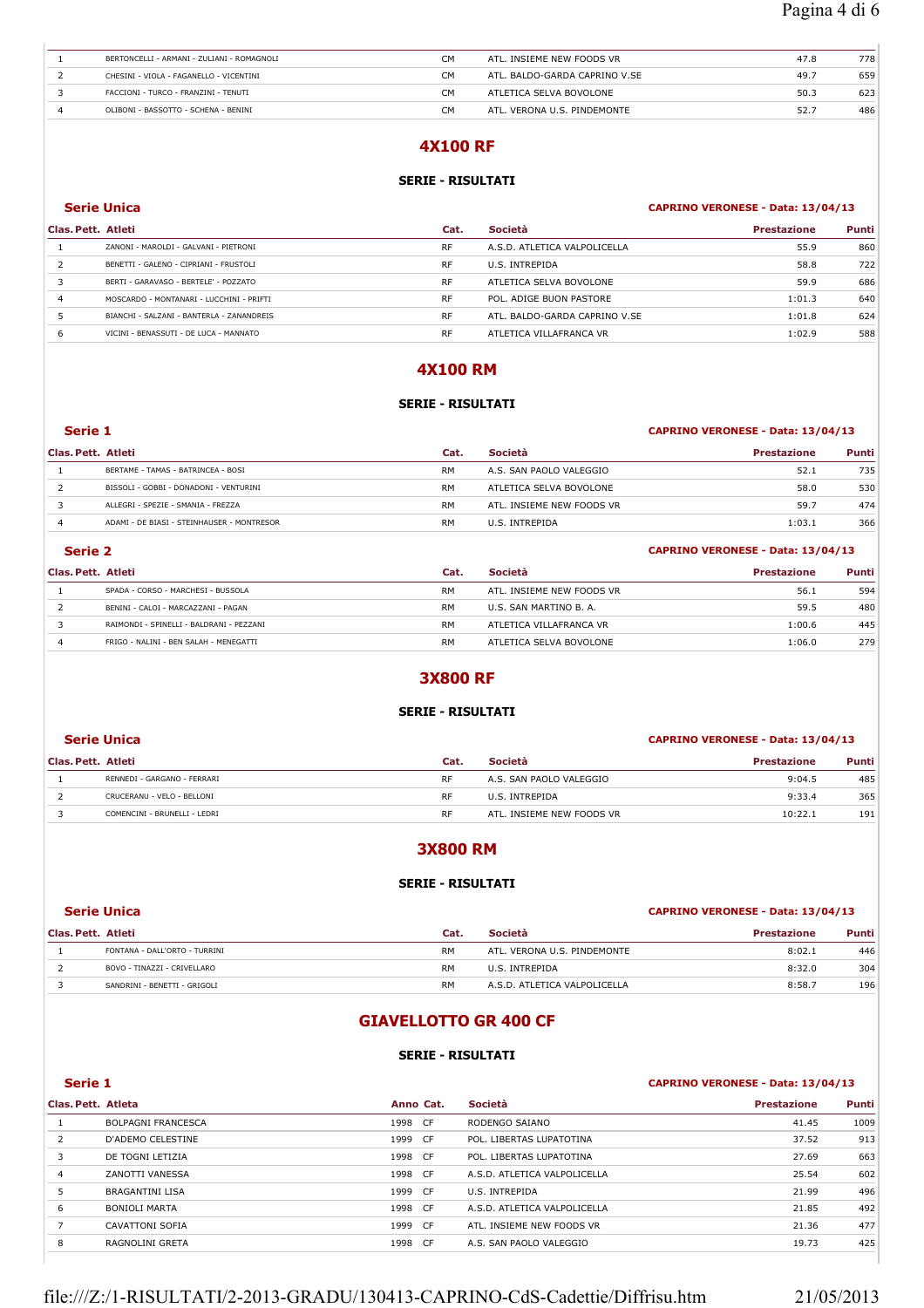| $\Omega$ | .AIP<br>the contract of the contract of the contract of the contract of the contract of | 1998<br>. | $\sim$ | VR<br>$\mathbf{1}$                                  | 14.IU       | $\sim$ $\sim$ $\sim$<br><u>. .</u> |
|----------|-----------------------------------------------------------------------------------------|-----------|--------|-----------------------------------------------------|-------------|------------------------------------|
| 10       | MAR<br>JR L                                                                             | 1998<br>. |        | $\mathbf{V}$<br>'DA∩I.<br>⊂∧≀<br>∼เรเรนเล<br>-<br>. | <b>LL./</b> | $ -$                               |

## **GIAVELLOTTO GR 600 CM**

#### **SERIE - RISULTATI**

### **Serie 1 CAPRINO VERONESE - Data: 13/04/13**

| Clas. Pett. Atleta |                         |      | Anno Cat. | Società                      | <b>Prestazione</b> | Punti |
|--------------------|-------------------------|------|-----------|------------------------------|--------------------|-------|
| 1                  | ARDUINI GIACOMO         | 1998 | CM        | POL. ADIGE BUON PASTORE      | 44.00              | 756   |
| 2                  | TREVISANI ALESSANDRO    | 1998 | <b>CM</b> | ATL. INSIEME NEW FOODS VR    | 41.45              | 704   |
| 3                  | MONTAGNA PIETRO         | 1998 | CM        | POL. LIBERTAS LUPATOTINA     | 35.40              | 577   |
| 4                  | MENEGHETTI FRANCESCO    | 1998 | CM        | POL. ADIGE BUON PASTORE      | 34.89              | 566   |
| 5                  | <b>ROMERO GABRIEL</b>   | 1999 | <b>CM</b> | ATLETICA SELVA BOVOLONE      | 30.55              | 471   |
| 6                  | SOAVE GIACOMO           | 1998 | CM        | POL. ADIGE BUON PASTORE      | 28.46              | 424   |
| 7                  | <b>BELTRAME LORENZO</b> | 1999 | <b>CM</b> | ATL. INSIEME NEW FOODS VR    | 26.30              | 375   |
| 8                  | RETTONDINI MATTEO       | 1999 | <b>CM</b> | ATLETICA SELVA BOVOLONE      | 24.50              | 333   |
| 9                  | SPAGNA SIMONE           | 1999 | <b>CM</b> | U.S. INTREPIDA               | 23.32              | 305   |
| 10                 | SEVERONI EMANUELE       | 1998 | CM        | ATL. VERONA U.S. PINDEMONTE  | 23.26              | 304   |
| 11                 | ALBICINI FRANCESCO      | 1999 | CM        | U.S. INTREPIDA               | 20.99              | 250   |
| 12                 | AZZETTI ANDREA          | 1999 | <b>CM</b> | POL. ADIGE BUON PASTORE      | 19.88              | 224   |
| 13                 | MARUCA PAOLO            | 1998 | <b>CM</b> | A.S.D. ATLETICA VALPOLICELLA | 19.09              | 205   |
| 14                 | ZANONCELLO FABIO        | 1999 | <b>CM</b> | ATLETICA SELVA BOVOLONE      | 17.34              | 162   |
| 15                 | RIGO PIETRO             | 1999 | <b>CM</b> | U.S. INTREPIDA               | 16.83              | 150   |
| 16                 | MERZI MATTEO            | 1999 | <b>CM</b> | ATLETICA VILLAFRANCA VR      | 15.31              | 112   |
|                    |                         |      |           |                              |                    |       |

## **100 HS H 84-8.50 CM**

## **SERIE - RISULTATI**

## **Serie Unica CAPRINO VERONESE - Data: 13/04/13**

| Clas. Pett. Atleta |                                 | Anno Cat.    | <b>Società</b>                | <b>Prestazione</b> | Punti |
|--------------------|---------------------------------|--------------|-------------------------------|--------------------|-------|
|                    | VICENTINI PIETRO                | 1999<br>- CM | ATL. BALDO-GARDA CAPRINO V.SE | 14.0               | 845   |
|                    | ZULIANI ZENO MARIA              | 1998 CM      | ATL. INSIEME NEW FOODS VR     | 14.0               | 845   |
|                    | SCHROEDER LEON IAN              | 1999 CM      | U.S. INTREPIDA                | 16.3               | 525   |
|                    | FACCIOLI ELIA                   | 1998<br>CM   | U.S. INTREPIDA                | 17.4               | 389   |
|                    | WARNAKULASURIYA NAVEEN FERNANDO | 1998<br>CM.  | U.S. INTREPIDA                | 17.5               | 377   |

## **80 HS H 76 CF CF**

## **SERIE - RISULTATI**

#### **Serie 1 CAPRINO VERONESE - Data: 13/04/13**

### **Clas. Pett. Atleta Anno Cat. Società Prestazione Punti** 1 VANTINI MICHELA 1998 CF LIBERTAS ROSSETTO LUGAGNANO 14.1 652 CIENO ALESSIA 1998 CF U.S. INTREPIDA 15.6 461 3 FORMENTI MARTINA 1998 CF A.S.D. ATLETICA VALPOLICELLA 15.8 437 4 BONIOLI MARTA 1998 CF A.S.D. ATLETICA VALPOLICELLA 16.7 331 CORBETTA ALESSIA 1998 CF ATL. VERONA U.S. PINDEMONTE 17.4 251

#### **Serie 2 CAPRINO VERONESE - Data: 13/04/13**

| Clas. Pett. Atleta |                    | Anno Cat.   | Società                      | <b>Prestazione</b> | <b>Punti</b> |
|--------------------|--------------------|-------------|------------------------------|--------------------|--------------|
|                    | BENEDETTI JENNIFER | 1998<br>CF. | A.S. SAN PAOLO VALEGGIO      | 13.8               | 692          |
|                    | MONTRESOR ANNA     | 1999<br>CF. | ATL. INSIEME NEW FOODS VR    | 14.4               | 613          |
|                    | PIVA GIORGIA       | 1999<br>CF. | U.S. INTREPIDA               | 14.8               | 561          |
| 4                  | NICOLIS ANNA       | 1999<br>CF. | A.S.D. ATLETICA VALPOLICELLA | 14.9               | 549          |
|                    | ZAMBONI MARIKA     | 1999<br>CF. | A.S.D. ATLETICA VALPOLICELLA | 17.9               | 197          |

# **PESO KG 3.000 CF**

#### **SERIE - RISULTATI**

## **Serie Unica CAPRINO VERONESE - Data: 13/04/13**

| Clas. Pett. Atleta |                                    | Anno Cat. |           | <b>Società</b>                | <b>Prestazione</b> | Punti |
|--------------------|------------------------------------|-----------|-----------|-------------------------------|--------------------|-------|
|                    | <b>CORSO TATIANA</b>               | 1998      | <b>CF</b> | A.S.D. ATLETICA VALPOLICELLA  | 11.78              | 914   |
|                    | DAHLAN FATIMA ZAHERA               | 1999      | <b>CF</b> | ATLETICA SELVA BOVOLONE       | 8.86               | 628   |
|                    | ANTOLINI FEDERICA                  | 1999      | - CF      | ATL. BALDO-GARDA CAPRINO V.SE | 8.42               | 582   |
| 4                  | ANNUNZIATA PATINO ORIANNA VALENTIN | 1998      | CF.       | POL. LIBERTAS LUPATOTINA      | 7.58               | 494   |
|                    | OLIOSI SOFIA                       | 1998      | - CF      | U.S. INTREPIDA                | 7.54               | 490   |
| 6                  | <b>BARTOLUCCI ROSSELLA</b>         | 1998      | <b>CF</b> | ATL. VERONA U.S. PINDEMONTE   | 7.27               | 461   |